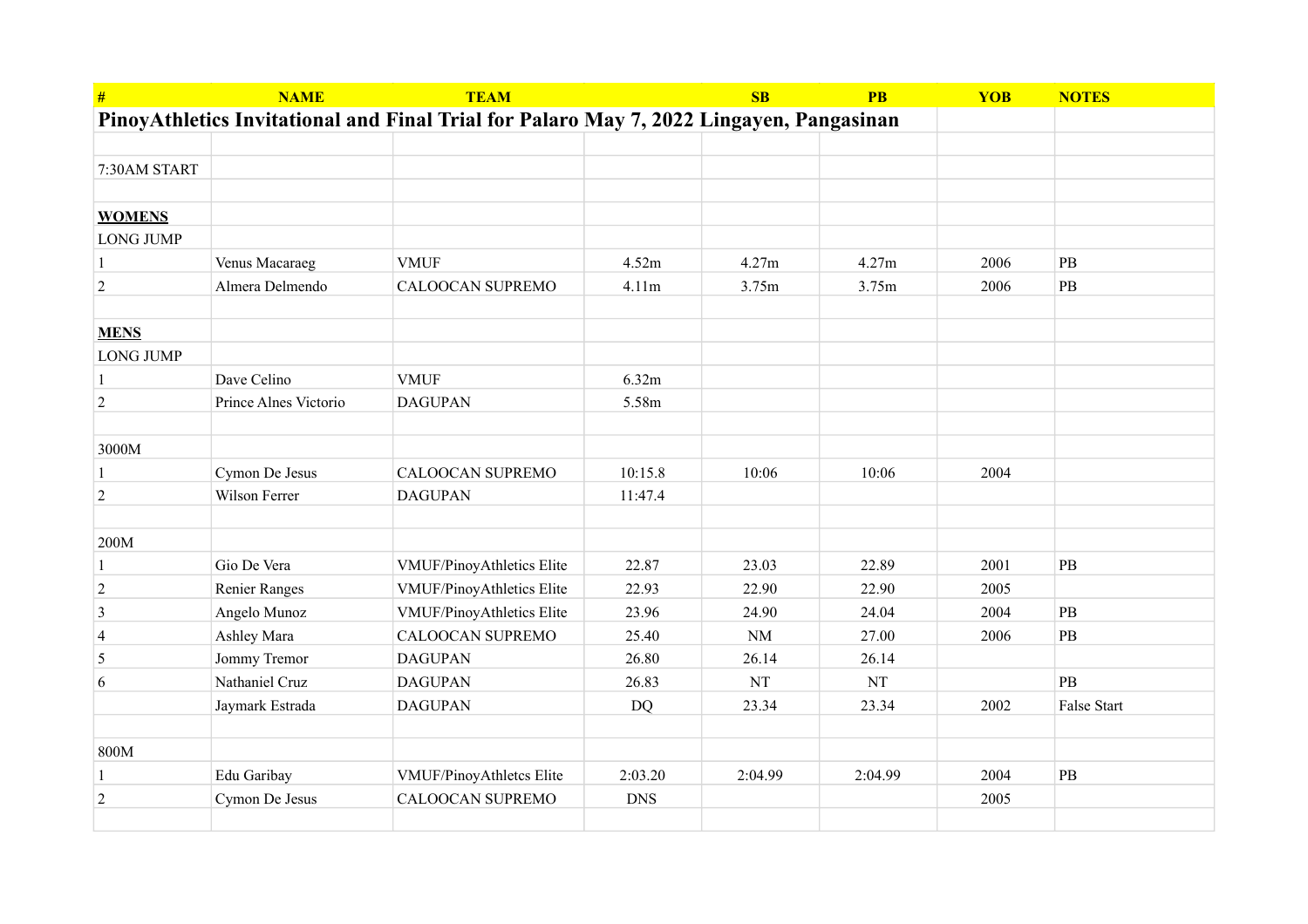| #              | <b>NAME</b>             | <b>TEAM</b>                                                                                 |          | SB | <b>PB</b> | <b>YOB</b> | <b>NOTES</b>           |
|----------------|-------------------------|---------------------------------------------------------------------------------------------|----------|----|-----------|------------|------------------------|
|                |                         | PinoyAthletics Invitational and Final Trial for Palaro May 7, 2022 Poly Sports, Butuan City |          |    |           |            |                        |
|                |                         |                                                                                             |          |    |           |            |                        |
| <b>MENS</b>    |                         |                                                                                             |          |    |           |            |                        |
| 800M           |                         |                                                                                             |          |    |           |            |                        |
| $\mathbf{1}$   | Benjie Duhac            | Bayugan City                                                                                | 2:07.00  |    |           | 2001       |                        |
| $\sqrt{2}$     | John Paul Es-oro        | Buenavista                                                                                  | 2:08.37  |    |           | 2005       | PB / Palaro Qualifying |
|                |                         |                                                                                             |          |    |           |            |                        |
| 3000M          |                         |                                                                                             |          |    |           |            |                        |
| $\mathbf{1}$   | John Paul Es-oro        | Buenavista                                                                                  | 10:38.03 |    |           | 2005       | $\mathbf{PB}$          |
|                |                         |                                                                                             |          |    |           |            |                        |
| Long Jump      |                         |                                                                                             |          |    |           |            |                        |
| $\mathbf{1}$   | Lloyd Virgel Villareal  | Buenavista                                                                                  | 6.14m    |    |           | 2004       | $\mathbf{PB}$          |
| $\overline{2}$ | James Clarence Gonzales | Buenavista                                                                                  | 5.36m    |    |           | 2004       |                        |
|                |                         |                                                                                             |          |    |           |            |                        |
| Triple Jump    |                         |                                                                                             |          |    |           |            |                        |
| 1              | James Clarence Gonzales | Buenavista                                                                                  | 11.44m   |    |           | 2004       |                        |
|                |                         |                                                                                             |          |    |           |            |                        |
| Javelin        |                         |                                                                                             |          |    |           |            |                        |
| 1              | Junard Labador          | Buenavista                                                                                  | 45.12m   |    |           | 2005       | 700G                   |
|                |                         |                                                                                             |          |    |           |            |                        |
| <b>WOMENS</b>  |                         |                                                                                             |          |    |           |            |                        |
| 800M           |                         |                                                                                             |          |    |           |            |                        |
| $\mathbf{1}$   | Judilyn Impron          | Buenavista                                                                                  | 2:56.30  |    |           | 2004       | $\rm{PB}$              |
|                |                         |                                                                                             |          |    |           |            |                        |
| 3000M          |                         |                                                                                             |          |    |           |            |                        |
| $\mathbf{1}$   | Judilyn Impron          | Buenavista                                                                                  | 14:03.64 |    |           | 2004       |                        |
|                |                         |                                                                                             |          |    |           |            |                        |
| Long Jump      |                         |                                                                                             |          |    |           |            |                        |
| 1              | Rosebel Balingit        | Buenavista                                                                                  | 4.67m    |    |           | 2005       | $\rm{PB}$              |
|                |                         |                                                                                             |          |    |           |            |                        |
| Triple Jump    |                         |                                                                                             |          |    |           |            |                        |